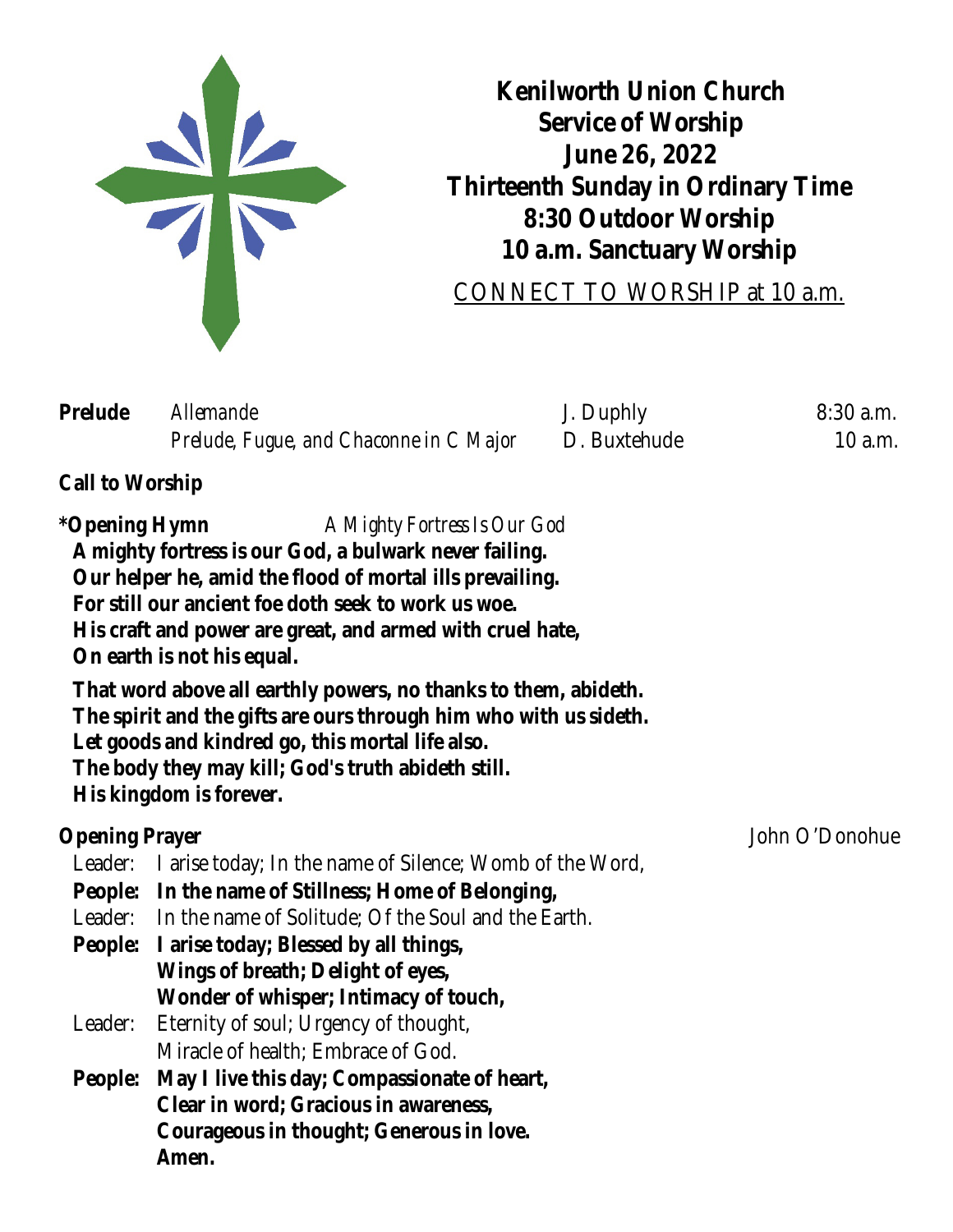# **Ministry of Music** *Lord, Here Am I* John Ness Beck

Master, thou callest, I gladly obey; Only direct me, and I'll find thy way. Teach me the mission appointed for me, What is my labor, and where it shall be. Master, thou callest, and this I reply, "Ready and willing, Lord, here am I."

Willing, my savior, to take up the cross; Willing to suffer reproaches and loss; Willing to follow, if thou will but lead; Only support me with grace in my need. Master, thou callest and this I reply, "Ready and willing, Lord, here am I."

Living or dying, I still would be thine, Yet I am mortal while thou are divine. Pardon, whenever I turn from the right; Pity, and bring me again to the light. "Ready and willing, Lord, here am I, Here am I."

# **Prayers of the People**

Thanksgivings and Intercessions The Lord's Prayer

**Our Father who art in heaven, hallowed be thy name. Thy kingdom come, thy will be done, on earth as it is in heaven. Give us this day our daily bread; and forgive us our trespasses, as we forgive those who trespass against us; and lead us not into temptation, but deliver us from evil. For thine is the kingdom and the power and the glory, forever. Amen.** Choral Response

# **Welcome and Announcements**

| <b>Tithes and Offerings</b><br><b>Prayer of Dedication</b> |                   |                    | 10 a.m.   |
|------------------------------------------------------------|-------------------|--------------------|-----------|
| <b>Ministry of Music</b>                                   | Let's Begin Again | <b>John Rutter</b> | $10$ a.m. |
| So let's begin again; try another way.                     |                   |                    |           |
| Let's begin again; there's a better way:                   |                   |                    |           |
| Rule a line and start once more,                           |                   |                    |           |
| Learning from what's gone before;                          |                   |                    |           |
| Let's begin again;                                         |                   |                    |           |
| Let's find a way to start again.                           |                   |                    |           |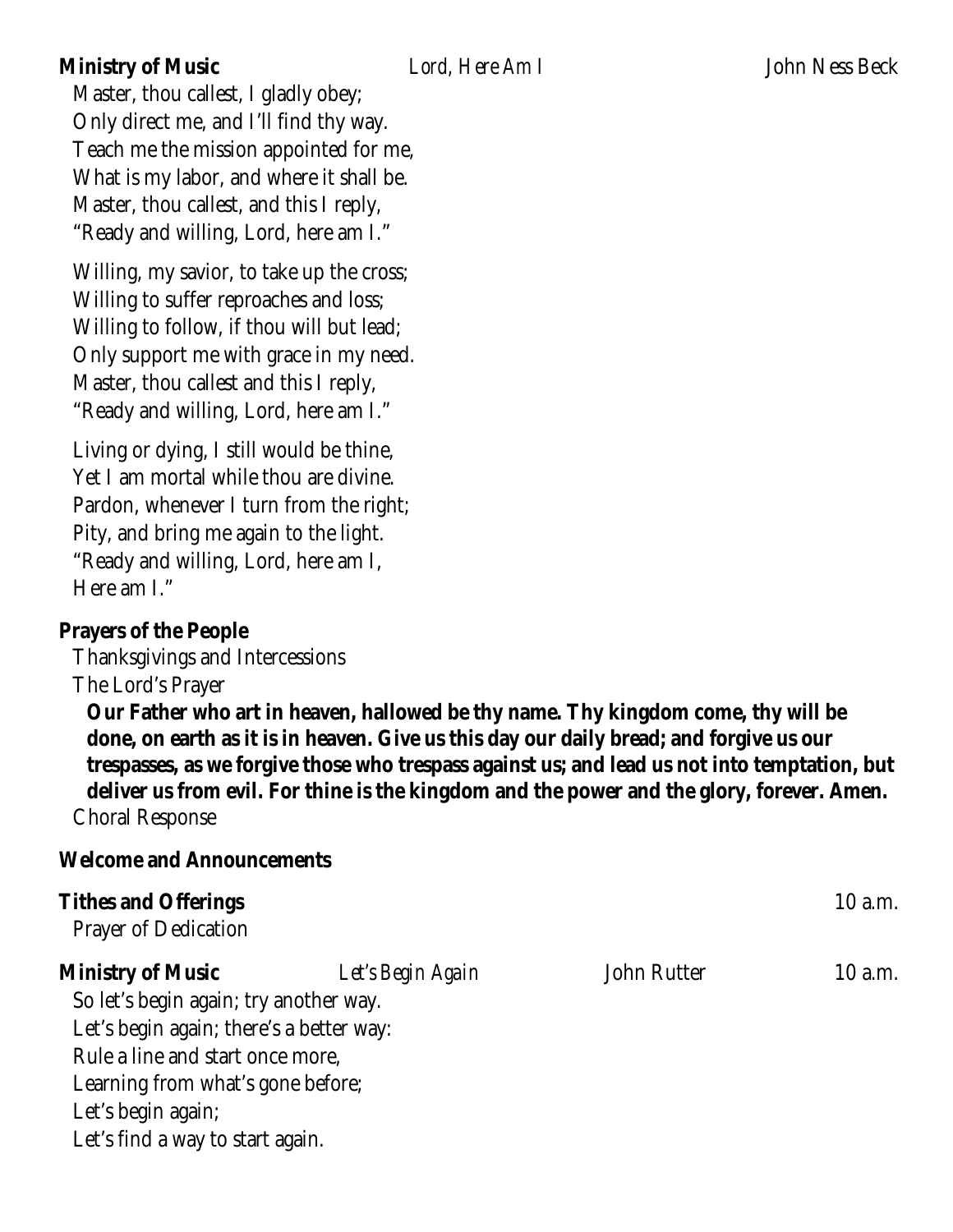So can we get it right this time? Possibly. Another chance in sight? Take things easily. Is there time to care again, Time to hope and share again? Is it all too late? Too late to try it out again?

The starlight in the skies and the moonlight; The firelight in your eyes and the candlelight Every creature softly bless, Touching each with tenderness, Helping us to see, To see a better way ahead.

The mantle of the night wraps things silently; Nothing mortal shows; let's step carefully; Make new tracks together, Walk hand in hand, And never run and hide: The paths that we must tread lie side by side, The paths that we must tread lie side by side.

# **Prayer for Illumination**

# **Scripture and Sermon** *To Bless the Space Between Us*

| $\frac{1}{2}$ |                          |                            |  |
|---------------|--------------------------|----------------------------|--|
| 6/12          | Luke 8:26-39             | <b>Beyond Endings</b>      |  |
| 6/26          | <b>Luke 9:51-62</b>      | <b>Beginnings</b>          |  |
| 7/3           | Luke $10:1-11$ , $16-20$ | <b>Thresholds</b>          |  |
| 7/10          | Luke 10:25-37            | Homecomings                |  |
| 7/17          | Luke 10:38-42            | Callings                   |  |
| 7/24          | Luke 11:1-13             | Desires                    |  |
| 7/31          | Luke 12:13-21            | <b>States of the Heart</b> |  |
|               |                          |                            |  |

\***Closing Hymn** *O God, in a Mysterious Way*

**O God, in a mysterious way great wonders you perform. You plant your footsteps in the sea and ride upon the storm.**

**Deep in unfathomable mines of never-failing skill, You treasure up your bright designs and work your sovereign will.**

| <b>Postlude</b> | To God Be the Glory | arr. M. Hayes | $8:30$ a.m. |
|-----------------|---------------------|---------------|-------------|
|                 | Toccata in Seven    | J. Rutter     | $10$ a.m.   |

**\*Please stand as you are able\***

† † † † † † † † † †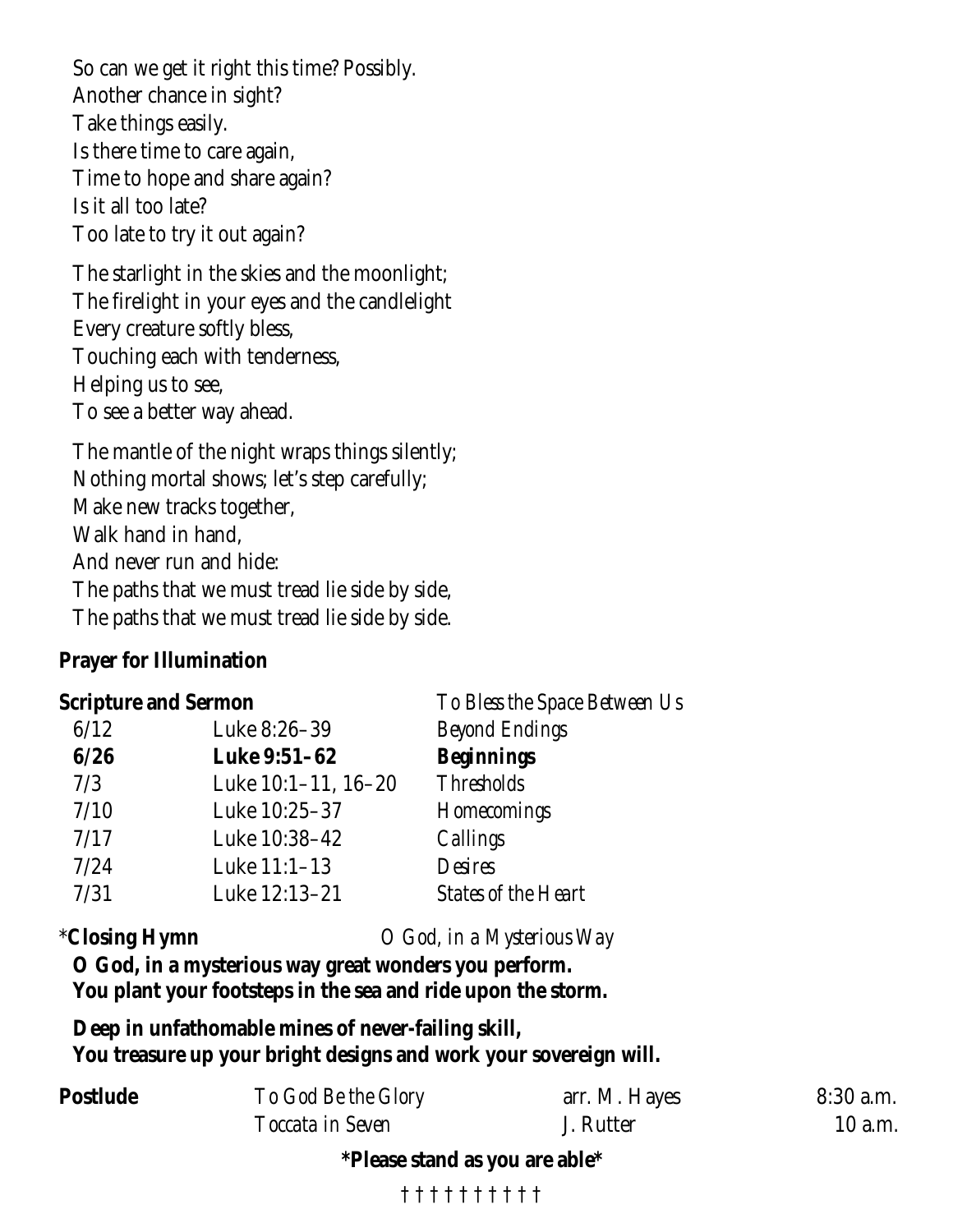# **PARTICIPANTS:**

**Alyssa Bennett,** Assistant Director of Choirs **Lisa Bond,** Minister of Music **Chancel Choir William Evertsberg,** Senior Minister, Preacher **Joel Fox,** Director of Media Production **Eun Joo Ju,** Keyboardist, Organist **Katie Snipes Lancaster,** Senior Associate Minister, Liturgist **Section Leader Ensemble Audio and Video,** Kevin Kemp, Eric Tran Ton **Ushers,** Beth Fritz, Jim Fritz

# † † † † † † † † † †

**Flowers:** The altar flowers are given in memory of Marilyn Studer Moles by her loving family. "And what is so rare as a day in June? Then, if ever, come perfect days; Then heaven tries the earth if it be in tune, And over it softly her warm ear lays." —James Russell Lowell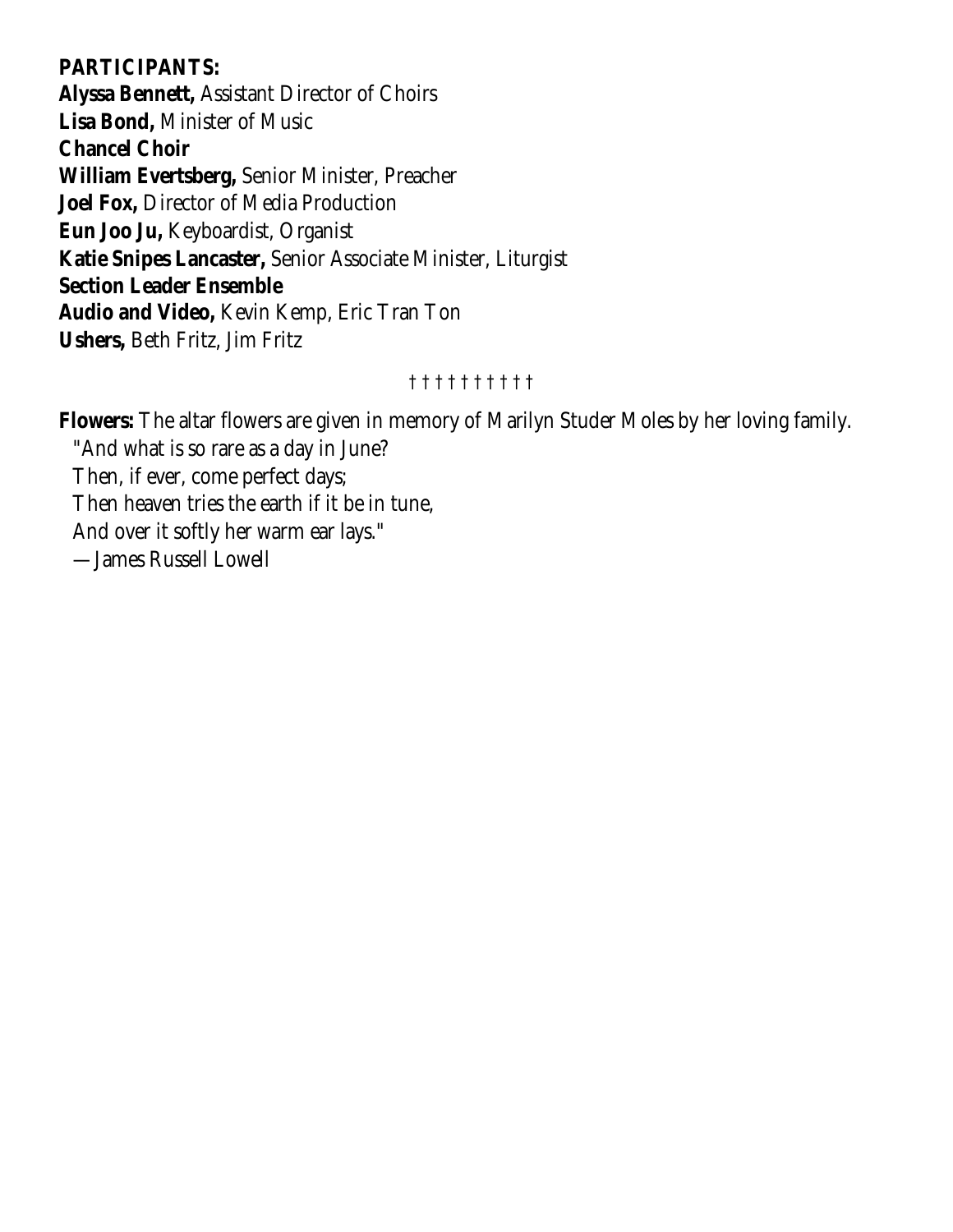# † † † **[Click here for Plate Offering](https://kuc.org/donate-to-kenilworth-union-church/)**

#### † † †

# **NEWS AND ANNOUNCEMENTS**

[2022 Vacation Bible School Success! By Greta Connor, Director of Children and Family Ministry](https://kuc.org/2022-vacation-bible-school-success/) We are so grateful that we could resume the VBS tradition after a two-year hiatus due to COVID. Our VBS was small but mighty this year. With 17 campers, ranging in age from kindergarten–4th grade, and three high school volunteers. The smaller group allowed us to connect with each other in a meaningful way. As Children's Ministry leaders, we treasure the time to get to know each child outside of the busy school year schedule.

Each afternoon we would begin in the hallowed space, the Schmidt Chapel, for a story related to creation. Daily themes included "God tends to Earth" and "God's Kingdom is like a Seed." There were plenty of questions as we wondered about why rivers are important and what God's kingdom is like. Following the story, Assistant Director of Rejoice and Bell Choirs Ryan Belongie, led everyone in song. We were able to learn two new songs during the week. Parents reported campers still singing the songs well into the evening! Thanks to Ryan for sharing his gift of music and for teaching us such catchy (and meaningful) tunes. [Continue reading](https://kuc.org/2022-vacation-bible-school-success/)

**[Celebrating Silvi Pirn:](https://kuc.org/celebrating-silvi-pirn/)** Join us on Sunday, July 10 at 10 a.m. Worship to offer blessing on Silvi's Ministry followed by extended fellowship with a food truck. Please send a handwritten note of gratitude mailed to church and received before July 10 or drop it in the "Cards for Silvi" box by the front desk.

**[Recorded Town Hall Meeting:](https://kuc.org/recorded-town-hall-meeting/)** Watch the June 15 Town Hall meeting recording on the planning and envisioning our facility, and the early stages of the capital campaign. Attendees toured the building, saw a presentation on the history and needs of the space, and had their questions answered to the best of our ability. If you'd like to see a recording of the meeting, [John Sharp](mailto:jsharp@kuc.org?subject=Town%20Hall%20Video%20Link) can send you a link.

#### **WORSHIP**

**[Mid-Day Prayer:](https://kuc.org/event/mid-day-prayer-2021-06-15/all/)** Each week a new liturgy is offered in the Sanctuary and online at 12:15 p.m. We meet for 15 minutes to read scriptures and hear a brief reflection. On Tuesday, June 28 we will pray for the following Kenilworth Union families: Peter and Sarah Hepner; Brian and Jenny Herb; Jean Herreman; Bob and Diann Higgins; Spider and Amy Hilarides; Arthur and Susan Hill; Cynthia Hill; Dene Hillinger; William Hinchliff; Liz Hindsley; Paul and Maureen Hindsley; Marcia Hines; Tony and Cammie Hoban; Jeff Hoch; Linda Hoch; David and Elizabeth Hodges; Candee Hoff; Stephen and Jane Hoffman; Greg and Beth Hoffmann; Nydia Hohf; and Michael and Lesley Holling. **[Labyrinth:](https://youtu.be/k_dcIx8bpdU)** The labyrinth, located to the east of the cloisters, is available for anyone yearning for a meditative stroll. This outdoor space allows you to safely connect with both our physical church and your spiritual practice. [Click](https://kuc.org/labyrinth-prayer-guide/)  [through for sample prayers to get started.](https://kuc.org/labyrinth-prayer-guide/)

**[To Bless the Space Between Us:](https://kuc.org/to-bless-the-space-between-us/)** John O'Donohue says "a blessing evokes a privileged intimacy…[a blessing] touches that tender membrane where the human heart cries out to its divine ground…a blessing is not a sentiment or a question; it is a gracious invocation where the human heart pleads with the divine." Let us seek, then, "to bless the space between us" and the-self-in-relation-to-the-divine.

#### **PASTORAL CARE**

**[Baptism:](https://kuc.org/worship/life-events/)** We are scheduling baptisms for the summer, please reach out to [Katie Lancaster](mailto:klancaster@kuc.org?subject=Baptism) if you are interested in bringing your child/ren forward for the sacrament of baptism.

**Hospital Visits:** Your health is precious to you and this congregation. Since health privacy laws were enacted, the pastoral staff is no longer able to know if you are hospitalized. We want to pray with you, your family, and be present. If you or anyone you know from the congregation becomes ill or injured, please contact [Katie Lancaster.](mailto:klancaster@kuc.org?subject=Hospital%20Visit) We will respect your privacy and confidentiality in our prayers and support.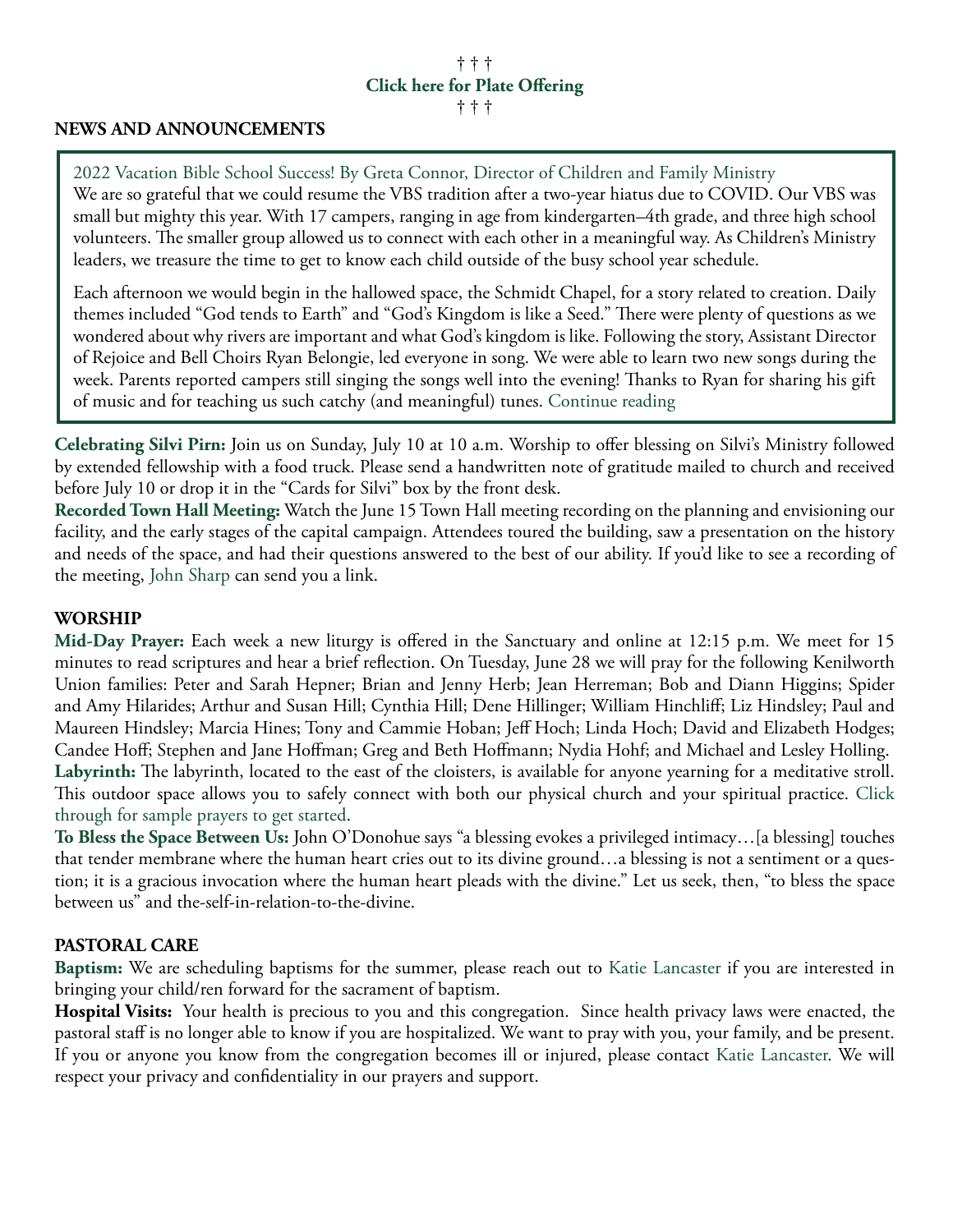### **RACIAL JUSTICE COMMITTEE**

**[November Civil Rights Tour Registration:](https://kuc.org/civil-rights-tour-and-reservation/)** You're Invited...November 3–6 "In recent years Kathy and I have led pilgrimages to sacred sites like Jerusalem and Edinburgh. Please join us for a journey to equally holy shrines on American soil." —Reverend Dr. William A. Evertsberg

#### **MEMORIAL AND WEDDING GUILDS**

**Volunteers needed!** Both guilds fall under Worship and are a long-standing tradition, Memorial Guild members prepare and serve beverages, finger sandwiches, and cookies following memorial services held at the Church throughout the year. The Wedding Guild members oversee the wedding setup and are support during the rehearsal and wedding. The time commitment for volunteers is minimal; the impact felt by the families served is great. Contact [Katie Lan](mailto:klancaster@kuc.org?subject=Wedding%20and%20Memorial%20Guilds)[caster](mailto:klancaster@kuc.org?subject=Wedding%20and%20Memorial%20Guilds) for more information.

#### **CONGREGATIONAL CARE**

**[2022-23 Care Guild Team and Leader Registration:](https://kuc.org/volunteer-for-the-2022-2023-care-guild-here/)** Care Guild attends to Church members by delivering meals, writing, assisting with transit, and making phone calls to individuals and families during life's ups and downs. Please consider participating in this vibrant and important ministry. [Volunteer online](https://kuc.org/volunteer-for-the-2022-2023-care-guild-here/) or contact [Katie Nahrwold](mailto:kknahrwold@gmail.com?subject=Care%20Guild) for more information.

**Volunteer with Care Connection**: When circumstances arrive in life that preclude someone from engaging in the life of the church through in-person gatherings or worship and yet the fellowship of the congregation remains vital, we connect members together through cards, phone calls, and visits when possible. One of the easiest and best ways to bring a smile is to send a short note of encouragement, happiness, and love to our members who are homebound. If interested in serving on Care Connections or if you know of a member who would value the outreach, please contact [Dayle Lively](mailto:Dayle.lively@bairdwarner.com?subject=Care%20Connections) or [Katie Lancaster](mailto:klancaster@kuc.org?subject=Care%20Connections).

**Monday Faith Walk:** A chance to meet, pray, and talk. We gather at the Church Cloisters on Mondays at 10 a.m. We share a devotional, then walk and talk at a good pace for all, arriving back to church by 11 a.m. Please contact [Nancy](mailto:nancywjohnson3@gmail.com?subject=Monday%20Faith%20Walk) [Johnson](mailto:nancywjohnson3@gmail.com?subject=Monday%20Faith%20Walk) to join this group or for more information.

**[Stephen Ministry:](https://kuc.org/connect/congregational-care/stephen-ministry/)** Everyone goes through difficult times, but sometimes we really struggle with the life issues we are facing. Sometimes we need to know that someone else cares, that someone else is pulling for us, praying for us and reaching out to us. Sometimes it helps to talk with someone who isn't family, someone who isn't necessarily a close friend or a pastor, a teacher or a counselor. It's for those times and for those who are hurting in our church community that Kenilworth Union Church offers Stephen Ministry. [Find out more here.](https://kuc.org/connect/congregational-care/stephen-ministry/)

#### **CHILDREN AND FAMILY MINISTRY\***

**On the Same Page:** Would you like to participate in our pilot group read? Kids (upper elementary and up) and adults of all ages are welcome to read the selected book and join in a discussion. Enjoy the richness of an intergenerational conversation. Your book suggestions are welcome! [Please submit them to Greta Connor](mailto:gconnor@kuc.org).

**[Registration for Family Camping weekend is open!](https://kuc.org/family-camping-registration/)** July 22–24 at Bong State Park. Just an hour's drive to Wisconsin means hours of fun with campfires, nature walks, and family time.

**[Support Ukraine through UNICEF:](https://kuc.org/children-and-family-ministry-efforts-to-support-ukraine/)** As we pray for the families and citizens of Ukraine, many Kenilworth Union church families have asked how they can be the "helpers." Due to logistics, monetary donations are the most effective way to help during this time of need. With this in mind, and as an expression of "loving our neighbor," children created Ukrainian flag themed note cards during Sunday school. Notecards with envelopes will be sold in packages of 8 for \$20. All proceeds will go directly to UNICEF to benefit Ukrainian families. Notecards are available for preorder online and can be picked up at Kenilworth Union Church.

*\*contact [Greta Connor](mailto:gconnor@kuc.org?subject=Children%20and%20Family%20Ministry) for more information on Children and Family Ministry*

## **YOUTH MINISTRY\***

**[Stay tuned for Summer Programing](https://kucyouth.churchcenter.com/calendar):** for grades 7 and up, we will be announcing special summer events such as "Come join us at Kenilworth Assembly Hall lawn for park district sponsored food trucks. July 11 and August 8." *\*contact Youth Director, [Squire Prince](mailto:sprince@kuc.org?subject=Youth%20Ministry) for more information on Youth Ministry*